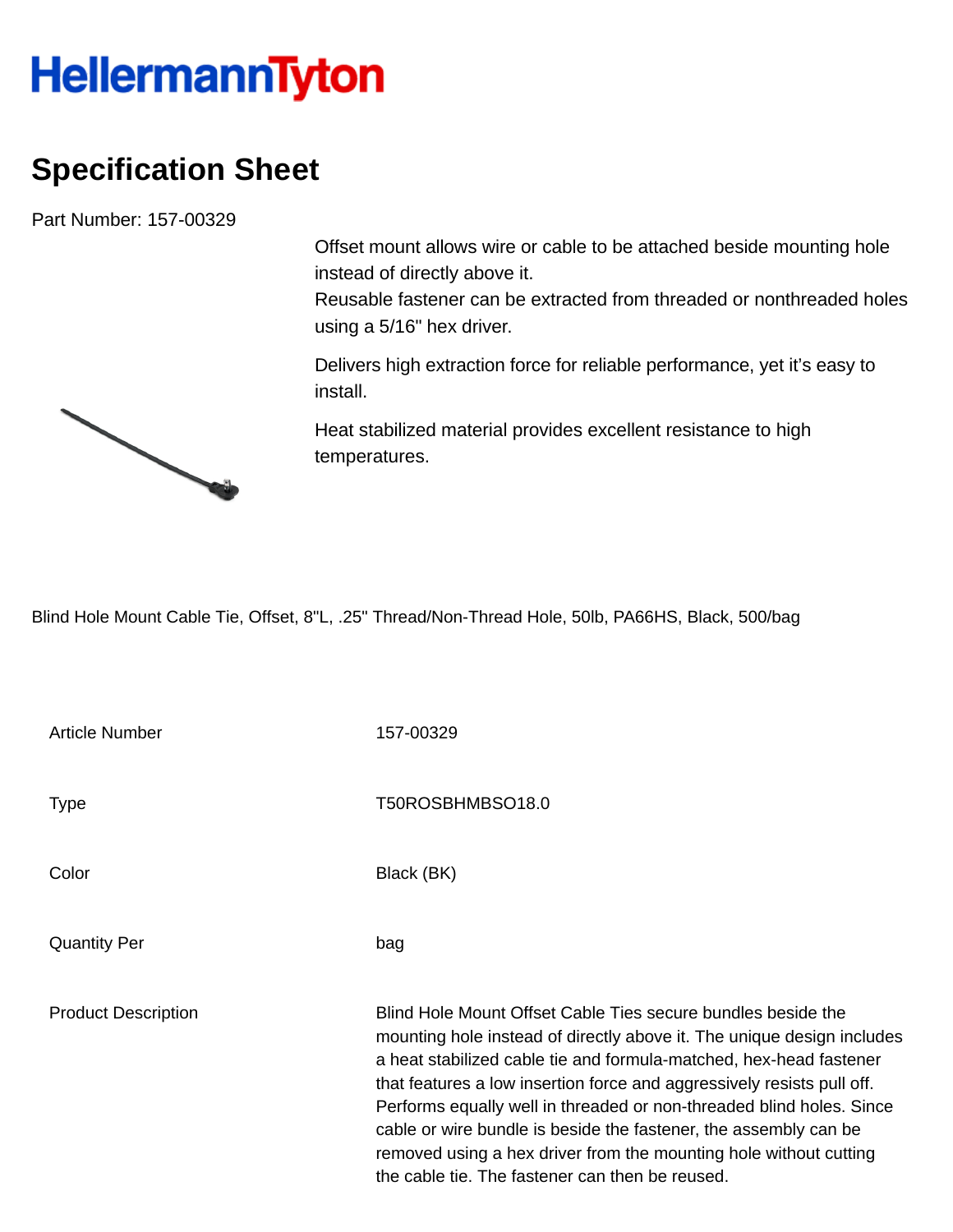| <b>Short Description</b>              | Blind Hole Mount Cable Tie, Offset, 8"L, .25" Thread/Non-Thread<br>Hole, 50lb, PA66HS, Black, 500/bag |
|---------------------------------------|-------------------------------------------------------------------------------------------------------|
| <b>Global Part Name</b>               | T50ROSBHMBSO18.0-PA66HS-BK                                                                            |
|                                       |                                                                                                       |
| Minimum Tensile Strength (Imperial)   | 50.0                                                                                                  |
| Minimum Tensile Strength (Metric)     | 225.0                                                                                                 |
| Length L (Imperial)                   | 8.0                                                                                                   |
| Length L (Metric)                     | 203.2                                                                                                 |
| Offset Length (Imperial)              | 0.71                                                                                                  |
| <b>Offset Length (Metric)</b>         | 18.0                                                                                                  |
| <b>Fixation Method</b>                | <b>Blind Plug</b>                                                                                     |
| <b>Identification Plate Position</b>  | none                                                                                                  |
| Releasable Closure                    | No                                                                                                    |
| Width W (Imperial)                    | 0.185                                                                                                 |
| Width W (Metric)                      | 4.7                                                                                                   |
| <b>Bundle Diameter Min (Imperial)</b> | 0.08                                                                                                  |
| <b>Bundle Diameter Min (Metric)</b>   | 2.0                                                                                                   |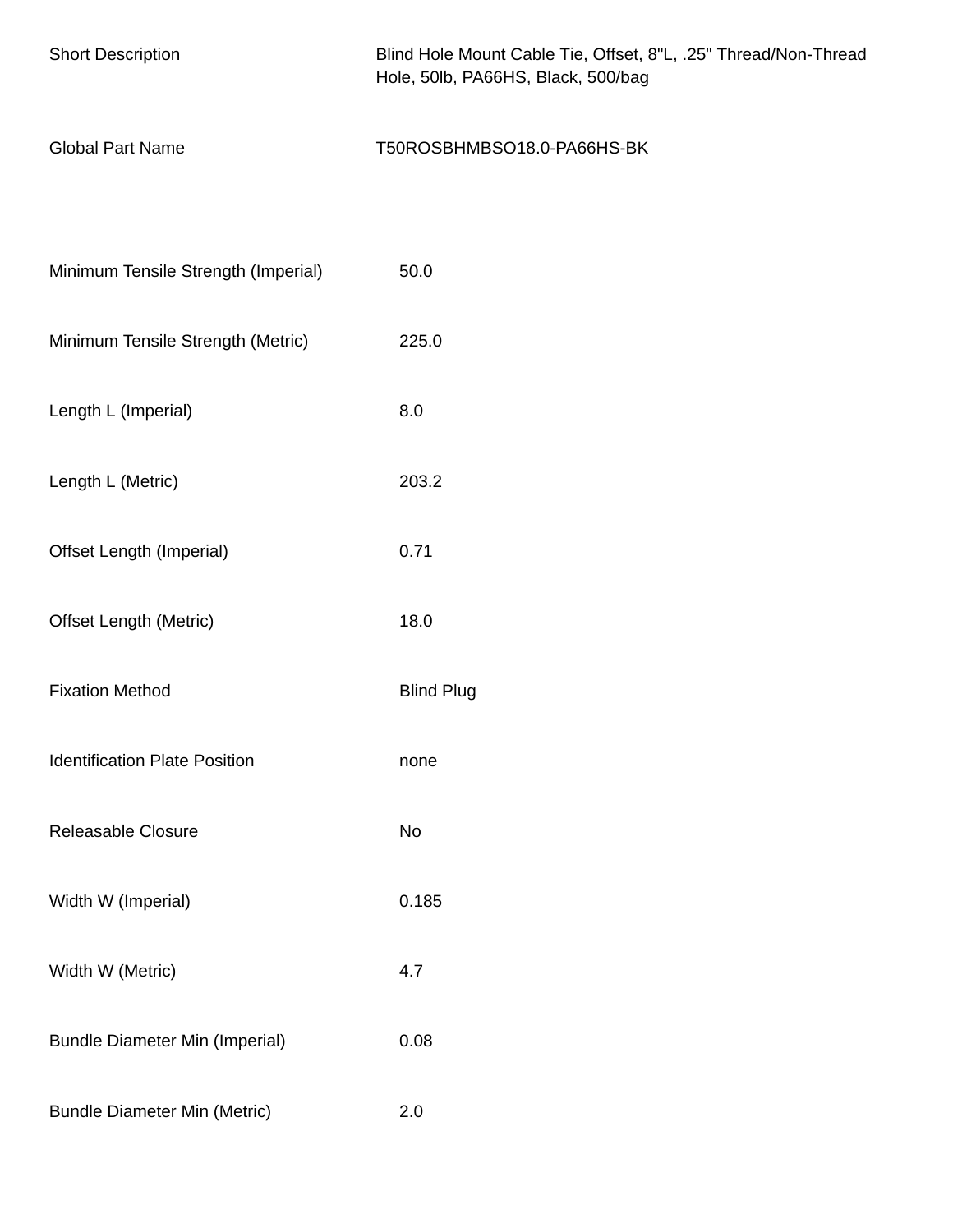| <b>Bundle Diameter Max (Imperial)</b>   | 1.97    |
|-----------------------------------------|---------|
| <b>Bundle Diameter Max (Metric)</b>     | 50.0    |
| Height H (Imperial)                     | 0.736   |
| Height H (Metric)                       | 18.7    |
| Diameter D (Imperial)                   | 0.25    |
| Diameter D (Metric)                     | 6.35    |
| Mounting Hole Diameter D (Imperial)     | 0.25    |
| Mounting Hole Diameter D (Metric)       | 6.35 mm |
| Mounting Hole Diameter D Min (Imperial) | 0.246   |
| Mounting Hole Diameter D Max (Imperial) | 0.254   |
| Mounting Hole Diameter D Max (Metric)   | 6.45    |

| Material                     | Polyamide 6.6 heat stabilized (PA66HS) |
|------------------------------|----------------------------------------|
| <b>Material Shortcut</b>     | PA66HS                                 |
| Flammability                 | UL 94 V-2                              |
| <b>Operating Temperature</b> | -40°F to +257°F (-40°C to +125°C)      |